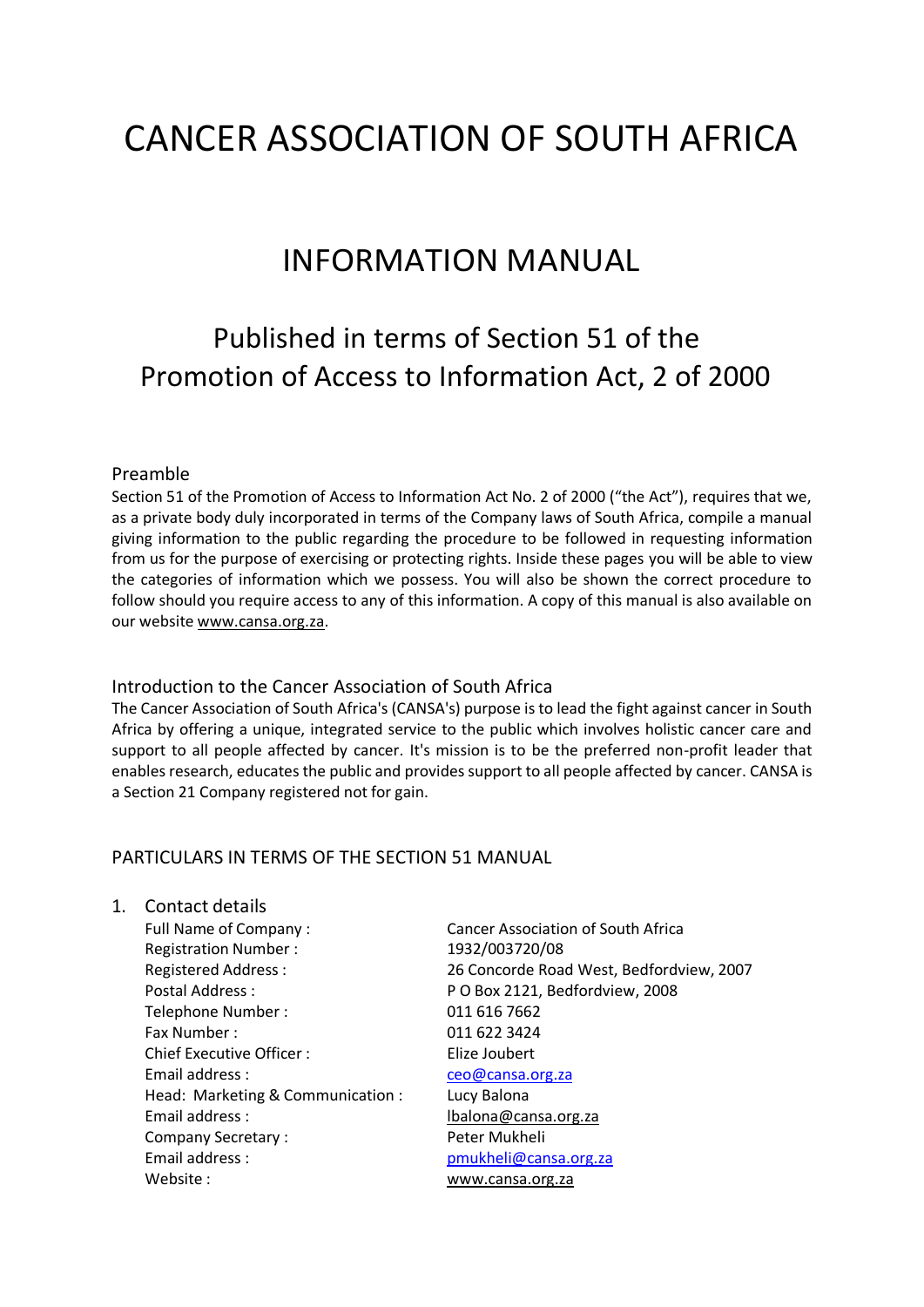#### 2. The section 10 Guide on how to use the Act

Section 10 of the Act requires the South African Human Rights Commission (SAHRC) to publish a Guide containing information reasonably required by a person wishing to exercise or protect any right in terms of this Act. Enquiries regarding the Guide can be addressed to:

The South African Human Rights Commission: PAIA Unit The Research and Documentation Department Private Bag 2700 Houghton 2041 Telephone: (011) 484-8300 Fax: (011) 484-0582 Website: [www.sahrc.org.za](http://www.sahrc.org.za/) E-mail[: PAIA@sahrc.org.za](mailto:PAIA@sahrc.org.za)

#### 3. Records available in terms of any otherlegislation

- 3.1. Basic Conditions of Employment No. 75 of 1997
- 3.2. Employment Equity Act No. 55 of 1998
- 3.3. Income Tax Act No. 95 of 1967
- 3.4. Labour Relations Act No. 66 of 1995
- 3.5. Occupational Health & Safety Act No. 85 of 1993
- 3.6. Pension Funds Act No. 24 of 1956
- 3.7. Unemployment Contributions Act No. 4 of 2002
- 3.8. Unemployment Insurance Act No. 63 of 2001
- 3.9. Value Added Tax Act No. 89 of 1991
- 4. Access to the records held by the private body in question
	- *4.1.* The latest notice regarding the categories of records of the body, which are available without a person having to request access in terms of this Act in terms of section 52(2) *[Section 51(1)(c)].*

No Notice in terms of Section 52(2) of the Act has been published. However, certain records are freely available on the Company's website [www.cansa.org.za.](http://www.cansa.org.za/)

4.2. Records that may be requested. A description of the subjects of the records held by the body and the categoriesin which these subjects are classed *[Section 51(1)(e)].*

The company keeps information on:

| Administration:         |                          | Company registration details                                                                      |
|-------------------------|--------------------------|---------------------------------------------------------------------------------------------------|
|                         | $\overline{\phantom{a}}$ | <b>VAT Certificates</b>                                                                           |
|                         | $\overline{\phantom{a}}$ | Income Tax, SDL and UIF details                                                                   |
| Financial:              | $\sim$                   | Annual financial statements                                                                       |
| <b>Human Resources:</b> |                          | - Employee records, conditions of employment and company                                          |
|                         |                          | policy, address lists, etc.                                                                       |
| Clients:                | $\sim$                   | Contact information, contractual agreements                                                       |
| Suppliers:              | -                        | Contact information, contractual agreements, accounting<br>information and general communication. |
|                         |                          |                                                                                                   |

The above-mentioned records are of a confidential nature and only accessible to authorised people.